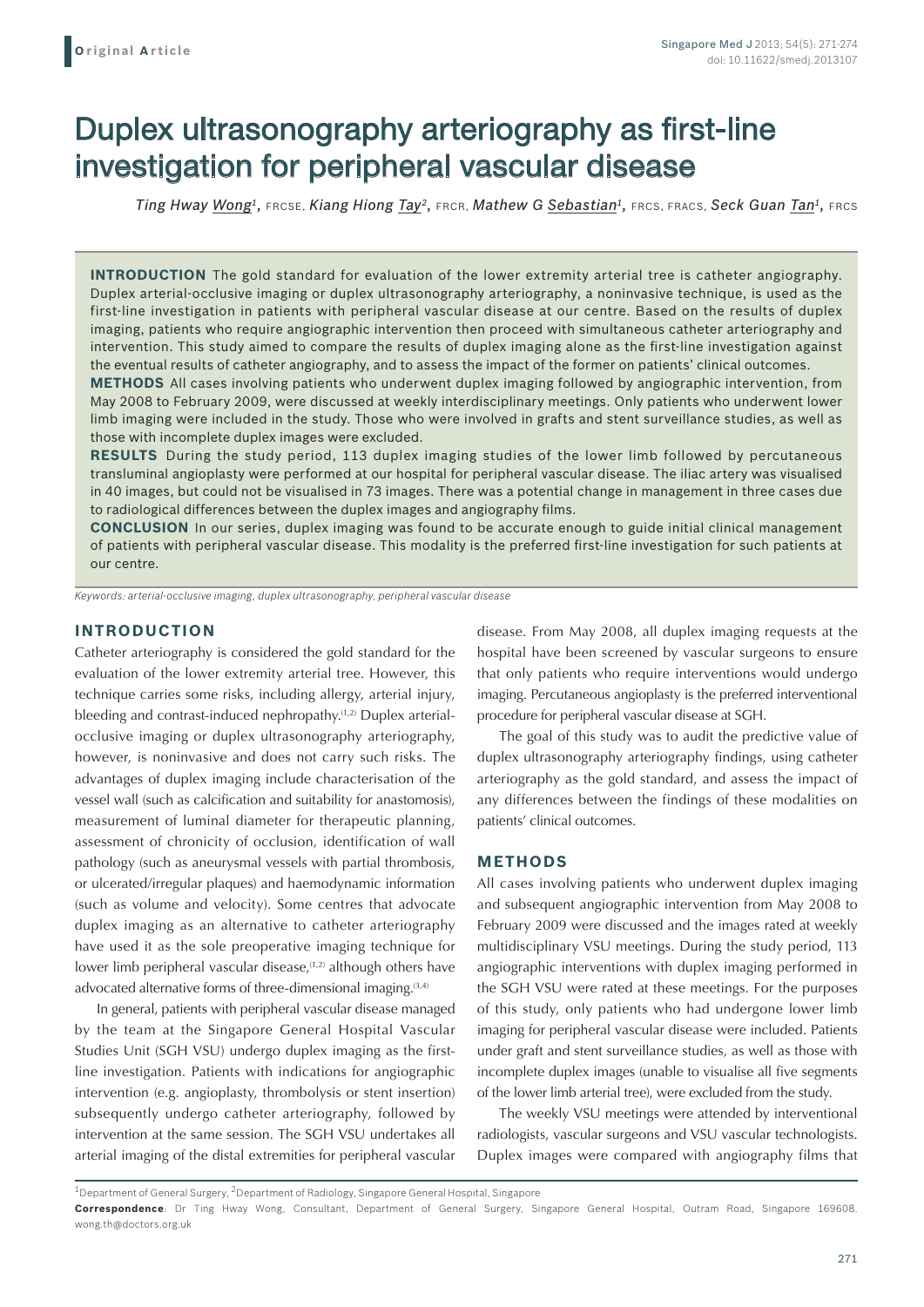

**Fig. 1** Angiography images vs. duplex images of the right leg in the same patient.

were captured during angioplasty and graded. The grading system used accords one point to each segment of the lower limb arteries when a positive correlation between the two modalities is shown, i.e. findings of the duplex image matches the corresponding angiographic segments. All the scorers had at least five years of experience in their respective fields. A consensus grade was given during the meetings. The lower limb arterial segments selected for comparison in the anatomical grading system adopted by this study included the: (a) iliac; (b) femoropopliteal; (c) posterior tibial; (d) peroneal; and (e) anterior tibial and dorsalis pedis arteries. A simple five-point grading system was used to compare the duplex images with the angiography films, graded according to segment and degree of stenosis. For example, if a lesion was seen in one segment as 50%–75% occluded on duplex imaging but > 75% occluded on digital subtraction angiography (DSA), while all other segments were in agreement, the grading would be 4/5. Similarly, lesions that were > 75% occluded on duplex imaging but totally occluded on DSA were also considered to be discrepant. If multiple lesions were seen on DSA and significant lesions were missed on duplex imaging, they were also considered discordant. Segments that were considered normal on one and graded mildly occluded (< 50%) on the other test were considered concordant. A five-point grading system was deemed to be simple to use and adequate for the purposes of the present study. We resisted increasing the number of arterial segments to be

correlated, as that would have made the study more complex and unwieldy, though at the expense of slight limitations in accuracy. In addition to grading, we also noted down whether the radiological differences between the findings of duplex imaging and DSA would have changed the patient's management.

This was a retrospective study that compared catheter arteriography films taken during therapeutic angiography with pre-angiography duplex ultrasonography reports. The duplex imaging report was deemed to be accurate if the findings correlated with those of angiographic studies and did not warrant a change in the patient's clinical management. As seen in the published literature of other large vascular units, 'accuracy' suggests a positive correlation in excess of 90% between the two modalities and less than 1% of cases revealing differences with implications for changes in the patient's clinical management.<sup>(5,6)</sup>

#### **RESULTS**

During the study period, a total of 113 lower limb duplex imaging studies performed for peripheral vascular disease were followed up with percutaneous transluminal angioplasty. Out of these, only 40 angiograms had fully visualised iliac arteries on catheter angiography; thus only 40 of these images could be fully graded. In the remaining images, which had been approached via downhill puncture, the iliac arteries were not fully visualised. 38 images were graded 5/5 on the five-point grading system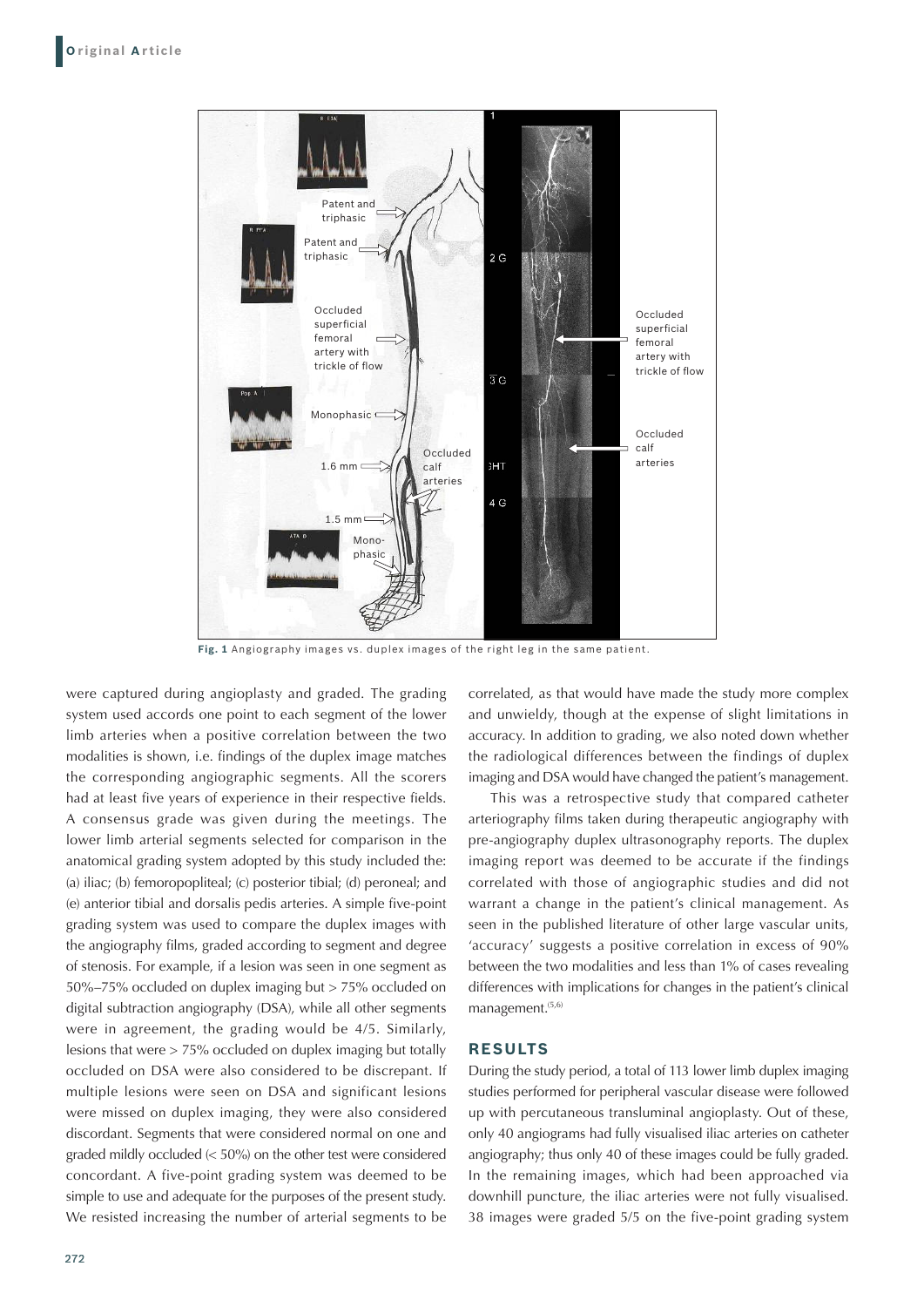(Fig. 1), 49 were graded 4/4, 2 were graded 4/5 and 24 were graded 3/4. Of the 26 images graded 4/5 and 3/4, 23 did not have radiological differences between the duplex images and angiography films that would have led to any change in patient management. The above findings are summarised in Table I.

A change in patient management following angiography was required for only three images. In one of these images, the posterior tibial artery was seen to have only a proximal diseased segment on duplex imaging, whereas angiography showed that it was completely obliterated and therefore would not have been a suitable target for angioplasty. For the remaining two images, the iliac arteries were seen as triphasic on Doppler images, but had significant stenosis requiring angioplasty on catheter angiography. The sites of disagreement were almost equally distributed between the femoropopliteal ( $n = 9$ ) and infragenicular  $(n = 15)$  segments. Of the 40 iliac segments visualised, 38 were in agreement, indicating a concordance of over 90% for individual segments in our study (Table II).

113 imaging studies in our series were performed on 110 patients; three patients had bilateral lower limb duplex imaging followed by bilateral angiographic interventions. The 110 patients had the following comorbidities: diabetes mellitus ( $n = 103$ , 93.6%), ischaemic heart disease ( $n = 75$ , 68.2%), end-stage renal failure ( $n = 35$ , 31.8%), renal impairment without dialysis requirement (n = 21, 19.1%), chronic renal disease (n = 56, 50.9%) and hypertension ( $n = 102, 92.7\%$ ). Indication for angiographic interventions was Fontaine grade IV in all except two patients. One patient had lifestyle-limiting claudication not relieved by exercise therapy (Fontaine grade II), while another patient had claudication that progressed to rest pain (Fontaine grade III). Both of these patients had grade 5/5 duplex images. Angiographic interventions were performed after a median of 8 (range 1–65) days following duplex imaging. The difference in the median time interval for images rated 5/5 (mean 8 days; range 1–65 days) and those rated 4/5 (mean 7.5 days; range 2–36 days) was not statistically significant. For five patients who underwent angioplasty, the time interval between duplex imaging and angiography/angioplasty was more than 30 days. Three patients had dry gangrene at the time of initial duplex imaging, and all images in these three patients were rated 5/5. Delays were caused by noncompliance with cardiac treatment causing life-threatening cardiac complications ( $n = 1$ ) and default from follow-up ( $n = 4$ ).

### **DISCUSSION**

In our series, duplex imaging was generally accurate enough to guide initial clinical management, and was the preferred first line of investigation for peripheral vascular disease. Regular audit and feedback to clinicians, technologists and radiologists during our weekly meetings was crucial in maintaining such a high level of accuracy. Other centres have reported similarly good results for concordance between duplex imaging and catheter angiography in patients with peripheral

**Table I. Anatomical grading system comparing duplex images to catheter angiography images.**

| $Image (n = 113)$                            | No. of patients |
|----------------------------------------------|-----------------|
| With iliac artery visualised*                | 40              |
| Score 5/5                                    | 38              |
| Score 4/5                                    | $\mathcal{D}$   |
| Without iliac artery visualised <sup>+</sup> | 73              |
| Score 4/4                                    | 49              |
| Score 3/4                                    | 24              |

\*Graded out of 5. †Graded out of 4.

**Table II. Sites of disagreement observed on comparing duplex imaging to catheter angiography.**

| <b>Site of disagreement</b>                | No. of<br>patients | Concordance<br>(%) |
|--------------------------------------------|--------------------|--------------------|
| lliac segment*                             | $\overline{2}$     | 95.0               |
| <b>Femoropopliteal segment<sup>+</sup></b> | 9                  | 92.0               |
| Femoral                                    | 6                  | 94.7               |
| Popliteal                                  | $\mathcal{S}$      | 97.3               |
| Infragenicular segment <sup>+</sup>        | 1.5                | 86.7               |
| Anterior tibial artery                     | 6                  | 94.7               |
| Posterior tibial artery                    | 6                  | 94.7               |
| Peroneal artery                            | 3                  | 97.3               |

\*Out of 40 images. †Out of 113 images

vascular disease.(5,6) However, a few factors have complicated the direct comparison of our results with those from other centres.

First, various studies have used different definitions of 'test agreement'. For instance, Hingorani et  $al^{(5)}$  distinguished only between normal and abnormal test results, and made no distinction between the degree of stenosis. Their study showed 95% accuracy for tibial vessels and 96% accuracy for aortoiliac and femoropopliteal segments.<sup>(5)</sup> In our series, for vessels distal to the femoral pulse, there was 100% test agreement between duplex imaging and catheter arteriography in terms of abnormal vs. normal vessel findings. The difference seen in our test results was only with regard to the degree of abnormality. Similarly, in a study by Favaretto et al,<sup>(6)</sup> the agreement coefficient (kappa) was defined as stenosis that was categorised as a binomial variable (0,1) based on the presence of stenosis of > 70% luminal diameter reduction. Such a definition has good relevance for therapeutic practice, since angiographic intervention is usually indicated when stenosis is  $>$  70%. Based on this definition, Favaretto et al reported 62%–70% accuracy for the femoral, popliteal and iliac segments, but only 25% accuracy for the tibial arteries.<sup>(6)</sup> By the same definition, the results of our series compared favourably with Favaretto et al's study by translating into 86.7% overall accuracy for the tibial vessels, 92% accuracy for the femoropopliteal segments and 95% accuracy for the iliac vessels.

In our series, there were two instances where duplex imaging showed triphasic iliac arteries, while DSA showed significant stenosis. In our clinical practice, if a patient does not have a palpable femoral pulse on clinical examination, the usual procedure is to perform a computed tomography angiography (CTA) of the iliac vessels to complement the findings of lower